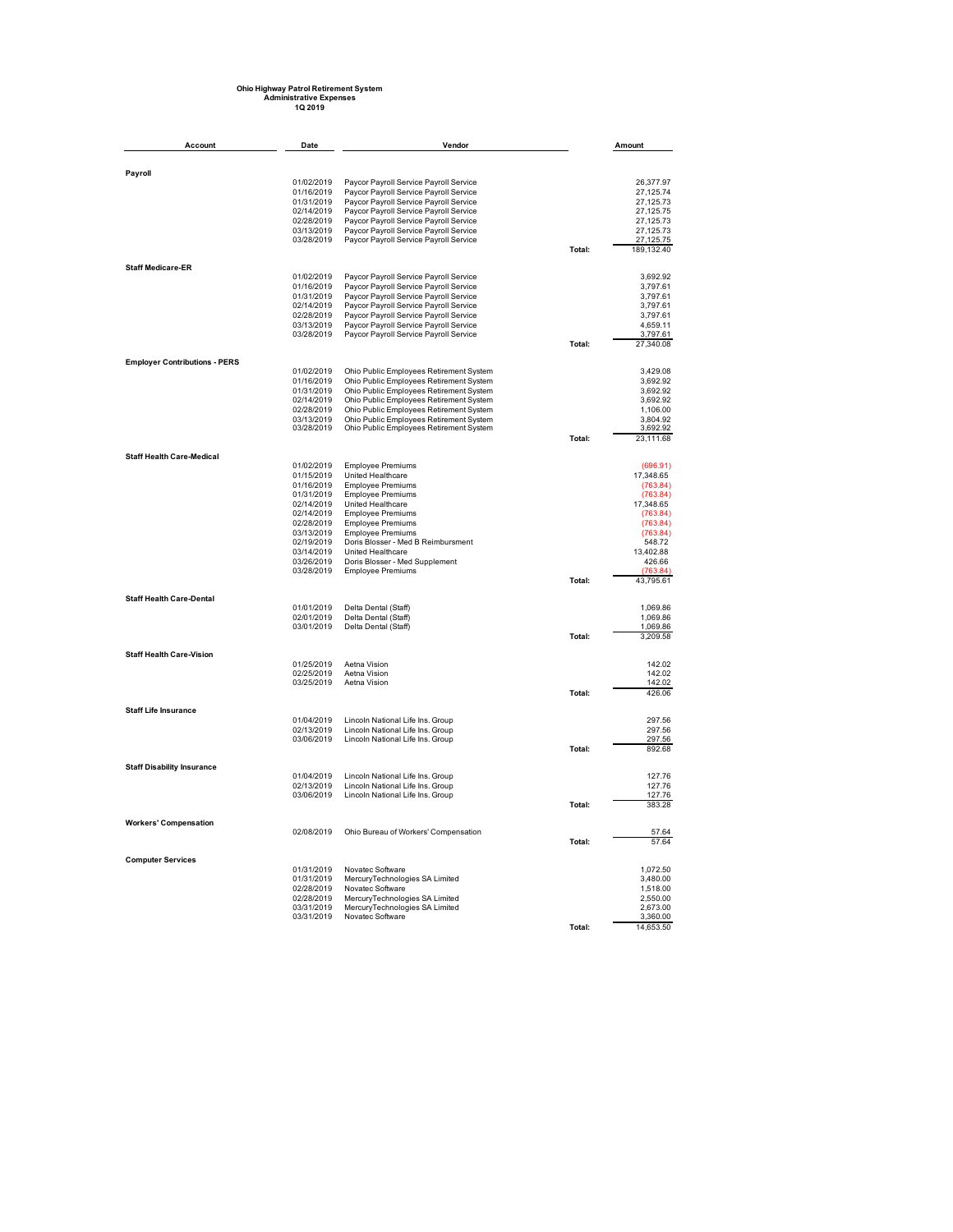| Account                     | Date                     | Vendor                                                                     |        | Amount                |
|-----------------------------|--------------------------|----------------------------------------------------------------------------|--------|-----------------------|
| <b>Medical Consulting</b>   |                          |                                                                            |        |                       |
|                             | 03/31/2019               | WorkHealth - Ohio Health                                                   |        | 400.00                |
|                             |                          |                                                                            | Total: | 400.00                |
| <b>Medical Evaluations</b>  | 02/06/2019               | Medical Evaluators, LLC                                                    |        | 775.00                |
|                             | 03/31/2019               | Kuhnlein & Martin, Inc.                                                    |        | 1,100.00              |
|                             |                          |                                                                            |        | 1,875.00              |
| <b>Legal Services</b>       |                          |                                                                            |        |                       |
|                             | 01/31/2019               | Bricker & Eckler                                                           |        | 300.00                |
|                             | 02/28/2019               | Ice Miller LLC                                                             |        | 4,071.00              |
|                             | 02/28/2019<br>02/28/2019 | Bricker & Eckler<br>Calfee Halter & Griswold                               |        | 175.00<br>1,777.50    |
|                             | 03/30/2019               | Tucker Ellis LLP                                                           |        | 990.00                |
|                             | 03/31/2019               | Attorney General's Office                                                  |        | 2,696.83              |
|                             | 03/31/2019               | Ice Miller LLC                                                             |        | 2,714.00              |
|                             | 03/31/2019               | Ice Miller LLC                                                             | Total: | 6,637.50<br>19,361.83 |
|                             |                          |                                                                            |        |                       |
| <b>Service By Others</b>    |                          |                                                                            |        |                       |
|                             | 01/01/2019<br>01/03/2019 | Employee Benefit Service Center<br>Paycor Payroll Service                  |        | 37.80<br>83.04        |
|                             | 01/08/2019               | Paycor Payroll Service                                                     |        | 163.25                |
|                             | 01/17/2019               | Paycor Payroll Service                                                     |        | 73.04                 |
|                             | 01/31/2019               | Culligan                                                                   |        | 31.50                 |
|                             | 01/31/2019               | Treasurer Of State                                                         |        | 2.24                  |
|                             | 01/31/2019<br>02/01/2019 | <b>Buck Global LLC</b><br>Employee Benefit Service Center                  |        | 500.00<br>37.80       |
|                             | 02/01/2019               | Paycor Payroll Service                                                     |        | 73.04                 |
|                             | 02/08/2019               | National Software Inc                                                      |        | 897.55                |
|                             | 02/15/2019               | Paycor Payroll Service                                                     |        | 73.04                 |
|                             | 02/28/2019               | Culligan                                                                   |        | 31.50                 |
|                             | 02/28/2019               | Treasurer Of State                                                         |        | 2.66                  |
|                             | 02/28/2019<br>03/01/2019 | <b>Buck Global LLC</b><br>Employee Benefit Service Center                  |        | 500.00<br>37.80       |
|                             | 03/01/2019               | Paycor Payroll Service                                                     |        | 83.04                 |
|                             | 03/13/2019               | Ohio Mobile Shredding                                                      |        | 46.30                 |
|                             | 03/14/2019               | Paycor Payroll Service                                                     |        | 75.99                 |
|                             | 03/29/2019               | Paycor Payroll Service                                                     |        | 73.04                 |
|                             | 03/31/2019<br>03/31/2019 | Culligan<br><b>Buck Global LLC</b>                                         |        | 31.50<br>500.00       |
|                             | 03/31/2019               | <b>Treasurer Of State</b>                                                  |        | 2.94                  |
|                             |                          |                                                                            | Total: | 3,357.07              |
| <b>Education-Trustees</b>   |                          |                                                                            |        |                       |
|                             | 10/29/2018               | Opal Financial Group                                                       |        | 395.00                |
|                             |                          |                                                                            | Total: | 395.00                |
| <b>Education-Staff</b>      |                          |                                                                            |        |                       |
|                             | 01/11/2019<br>02/08/2019 | National Association of Public Pension Attorneys                           |        | 555.00<br>815.00      |
|                             | 03/11/2019               | National Conference on Public Employee Retirement Systems<br>Markets Group |        | 94.97                 |
|                             |                          |                                                                            | Total: | 1,464.97              |
| <b>Membership Outreach</b>  |                          |                                                                            |        |                       |
|                             | 01/09/2019               | Snowbird Reunion-OSHPRA<br>Snowbird Reunion-OSHPRA                         |        | 38.00                 |
|                             | 01/23/2019<br>01/31/2019 | Mark Atkeson                                                               |        | 38.00<br>56.84        |
|                             | 01/31/2019               | <b>Brian Fike</b>                                                          |        | 11.60                 |
|                             | 01/31/2019               | Darryl Anderson                                                            |        | 131.08                |
|                             | 02/28/2019               | Mark Atkeson                                                               |        | 17.06                 |
|                             | 03/03/2019               | Paul Pride<br>Matthew L. Them                                              |        | 1,021.53              |
|                             | 03/07/2019<br>03/11/2019 | Exxon Mobil                                                                |        | 1,243.46<br>22.60     |
|                             | 03/11/2019               | Sunoco                                                                     |        | 25.00                 |
|                             | 03/11/2019               | Applebees                                                                  |        | 42.00                 |
|                             | 03/11/2019               | Shell Oil                                                                  |        | 27.00                 |
|                             | 03/11/2019               | BP                                                                         |        | 32.85                 |
|                             | 03/11/2019<br>03/11/2019 | Weigels<br>Holiday Inn                                                     |        | 32.20<br>123.32       |
|                             | 03/11/2019               | Marriott                                                                   |        | 460.32                |
|                             | 03/11/2019               | Enterprise Rent-A-Car                                                      |        | 372.94                |
|                             | 03/25/2019               | Mark Atkeson                                                               |        | 354 96                |
| Printing                    |                          |                                                                            | Total: | 4,050.76              |
|                             | 03/22/2019               | Ricoh                                                                      |        | 320.81                |
| <b>Postage and Supplies</b> |                          |                                                                            | Total: | 320.81                |
|                             | 01/11/2019               | Pitney Bowes Inc                                                           |        | 1,000.00              |
|                             | 01/11/2019               | Pitney Bowes Inc                                                           |        | 17.47                 |
|                             | 01/22/2019<br>01/28/2019 | Pitney Bowes Inc<br>Pitney Bowes Inc                                       |        | (34.00)<br>500.00     |
|                             | 02/20/2019               | Pitney Bowes Inc                                                           |        | (34.00)               |
|                             | 03/12/2019               | Pitney Bowes Inc                                                           |        | 105.00                |
|                             | 03/16/2019               | Pitney Bowes Inc                                                           |        | 5.98                  |
|                             | 03/20/2019               | Pitney Bowes Inc                                                           |        | (34.00)               |
|                             | 03/27/2019               | Pitney Bowes Inc                                                           |        | 147.72                |
|                             |                          |                                                                            | Total: | 1,674.17              |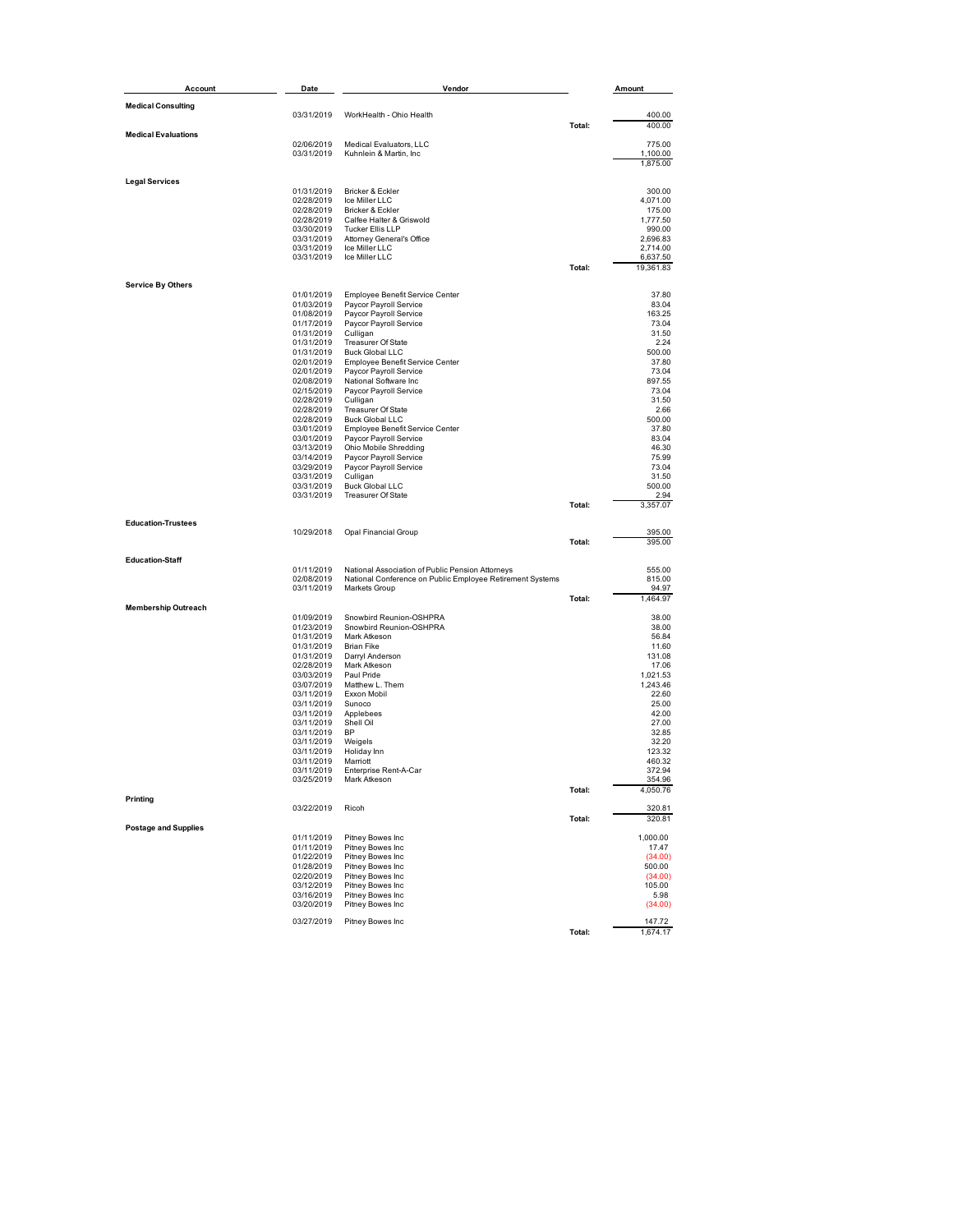| Account                                 | Date                     | Vendor                                |        | Amount               |
|-----------------------------------------|--------------------------|---------------------------------------|--------|----------------------|
| <b>Telecommunications Services</b>      |                          |                                       |        |                      |
|                                         | 01/01/2019               | Time Warner Cable                     |        | 1,151.33             |
|                                         | 01/17/2019               | <b>Keytel Systems</b>                 |        | 22.50                |
|                                         | 01/23/2019               | <b>Keytel Systems</b>                 |        | 75.00                |
|                                         | 01/28/2019               | Keytel Systems                        |        | 212.50               |
|                                         | 02/01/2019               | Time Warner Cable                     |        | 1,119.17             |
|                                         | 02/15/2019               | Keytel Systems                        |        | 5.00                 |
|                                         | 03/05/2019               | Time Warner Cable                     | Total: | 1.142.50<br>3,728.00 |
| <b>Computer Services-Offsite Server</b> |                          |                                       |        |                      |
|                                         | 01/01/2019               | Saed Bahrami                          |        | 325.00               |
|                                         | 02/01/2019               | Saed Bahrami                          |        | 325.00               |
|                                         | 03/01/2019               | Saed Bahrami                          |        | 325.00               |
| <b>Rent Expense</b>                     |                          |                                       | Total: | 975.00               |
|                                         | 01/01/2019               | <b>Triangle Commercial Properties</b> |        | 10,132.24            |
|                                         | 02/01/2019               | <b>Triangle Commercial Properties</b> |        | 10,095.80            |
|                                         | 03/01/2019               | <b>Triangle Commercial Properties</b> |        | 10,095.80            |
|                                         |                          |                                       | Total: | 30,323.84            |
| Insurance                               |                          |                                       |        |                      |
|                                         | 02/07/2019               | CNA Insurance                         |        | 1,313.00<br>1,313.00 |
| <b>Office Supplies</b>                  |                          |                                       |        |                      |
|                                         | 01/07/2019<br>01/11/2019 | Office City Express<br>4Imprint       |        | 74.07<br>233.54      |
|                                         | 02/11/2019               | <b>Batteries Plus</b>                 |        | 34.95                |
|                                         | 02/22/2019               | <b>Batteries Plus</b>                 |        | 18.95                |
|                                         | 03/07/2019               | Office City Express                   |        | 149.78               |
|                                         | 03/11/2019               | Amazon                                |        | 22.48                |
|                                         | 03/11/2019               | Kroger                                |        | 7.37                 |
|                                         | 03/26/2019               | Proforma Graphic Service              |        | 1,424.75             |
|                                         |                          |                                       | Total: | 1,965.89             |
|                                         |                          |                                       |        |                      |
| <b>Ohio Retirement Study Council</b>    | 03/31/2019               | ORSC                                  |        | 745.77               |
|                                         |                          |                                       |        | 745.77               |
| <b>Office Equipment Expense</b>         | 01/09/2019               | Micro Center                          |        | 11.98                |
|                                         | 01/09/2019               | Micro Center                          |        | 36.97                |
|                                         | 01/11/2019               | Best Buy                              |        | (56.25)              |
|                                         | 03/11/2019               | Norton                                |        | 236.46               |
|                                         | 03/11/2019               | Best Buy                              |        | 324.99               |
|                                         | 03/11/2019               | Firewalls.com                         |        | 1,739.54             |
|                                         | 03/11/2019               | FoxIT                                 |        | 119.00               |
|                                         | 03/11/2019<br>03/28/2019 | Sweetwater Sound<br>Micro Center      |        | 6.00<br>111.98       |
|                                         |                          |                                       | Total: | 2,530.67             |
| <b>Travel-Board Meetings</b>            | 02/21/2019               | <b>Brice Nihiser</b>                  |        | 134.56               |
|                                         | 02/21/2019               | Lester Reel                           |        | 41.76                |
|                                         | 02/21/2019               | Darryl Anderson                       |        | 174.00               |
|                                         | 02/21/2019               | Matthew L. Them                       |        | 55.68                |
|                                         | 02/21/2019               | Kenneth C. Boyer                      |        | 110.20               |
| <b>Board Meetings</b>                   |                          |                                       | Total: | 516.20               |
|                                         | 01/11/2019               | Kroger                                |        | 32.19                |
|                                         | 01/11/2019               | Krispy Kreme                          |        | 8.89                 |
|                                         | 01/11/2019               | Chick Fil-A                           |        | 96.30                |
|                                         | 03/11/2019               | Kroger                                |        | 15.98                |
|                                         | 03/11/2019<br>03/11/2019 | Yohans Pizza<br>Krispy Kreme          |        | 45.25<br>8.89        |
|                                         | 03/11/2019               | Chick Fil-A                           |        | 85.00                |
|                                         |                          |                                       | Total: | 292.50               |
| <b>Miscellaneous</b>                    | 02/07/2019               | ELK Promotions Inc.                   |        | 119.77               |
|                                         | 02/19/2019               | 4Imprint                              |        | (128.70)             |
|                                         | 03/11/2019               | 4Imprint                              | Total: | 775.39               |
| <b>Travel-Education-Trustees</b>        |                          |                                       |        | 766.46               |
|                                         | 01/22/2019               | Commonfund                            |        | 395.00               |
|                                         | 01/31/2019               | Darryl Anderson                       |        | 822.67               |
|                                         | 02/08/2019               | <b>Delta Airlines</b>                 |        | 405.00               |
|                                         | 03/11/2019               | <b>Hilton Hotels</b>                  | Total: | 341.55               |
|                                         |                          |                                       |        | 1,964.22             |
| <b>Travel-Education-Staff</b>           | 01/11/2019               | Delta Airlines                        |        | 406.99               |
|                                         | 03/07/2019               | <b>Michael Press</b>                  |        | 131.44               |
|                                         | 03/11/2019               | Tempe Mission Palms Hotel             |        | 766.56               |
|                                         |                          |                                       | Total: | 1,304.99             |